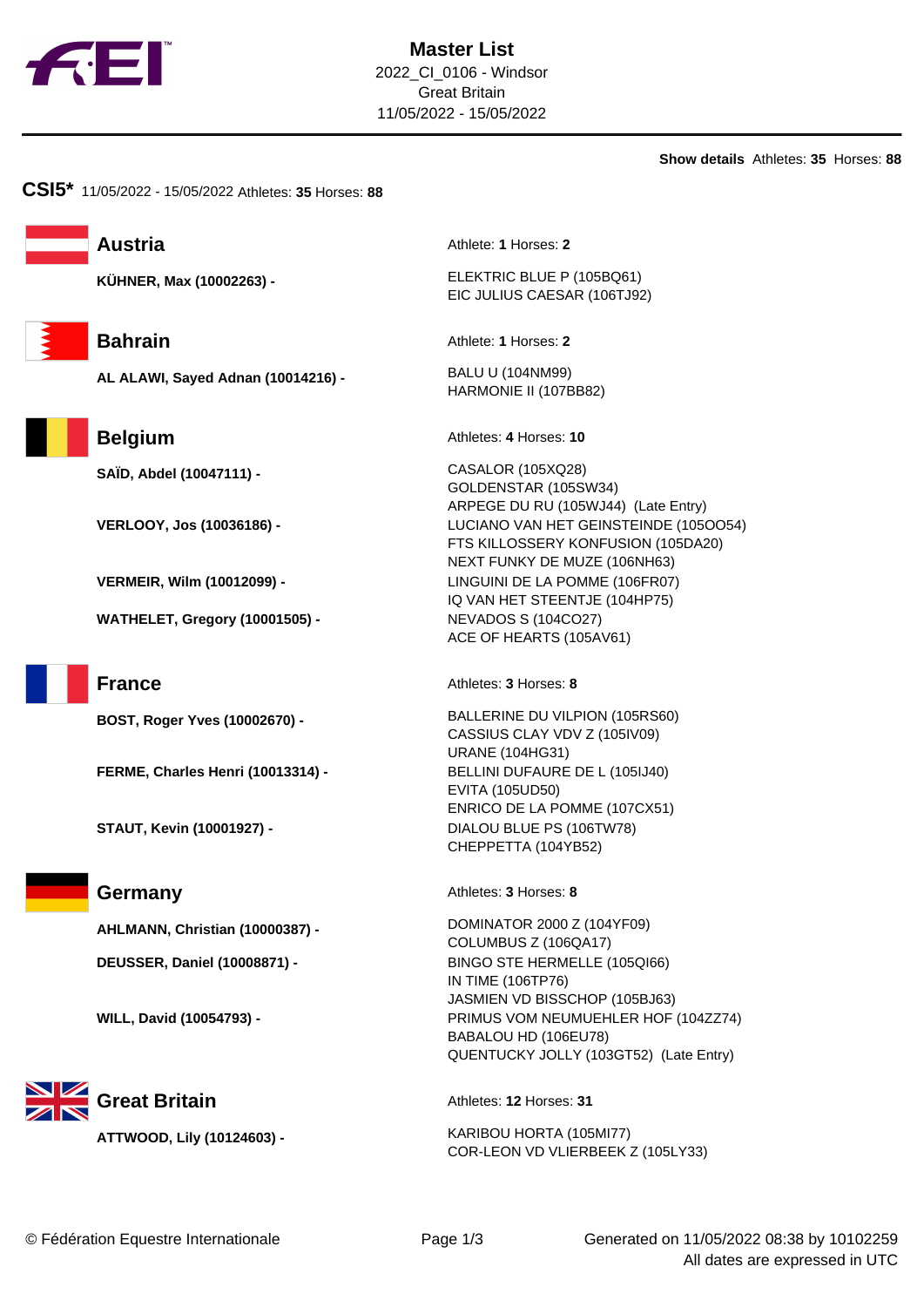

| BRASH, Scott (10031085) -            | HELLO JEFFERSON (104SN26)                   |
|--------------------------------------|---------------------------------------------|
|                                      | HELLO VITTORIA (106IG10)                    |
|                                      | HELLO MR PRESIDENT (104RF62)                |
| <b>CHARLES, Harry (10097879) -</b>   | STARDUST (105YL84)                          |
|                                      | BILLABONG DU ROUMOIS (106EJ74)              |
|                                      | BORSATO (104FN88)                           |
| <b>FUNNELL, William (10000462) -</b> | EQUINE AMERICA BILLY PICADOR (106GB82)      |
|                                      | EQUINE AMERICA BILLY MCCAIN (104UO58)       |
| MAHER, Ben (10000837) -              | <b>ENJOY CK Z (107HG12)</b>                 |
|                                      | SENTIMIENTO LS LA SILLA (105DT61)           |
| <b>MOFFITT, Emily (10103688) -</b>   | BACARA D'ARCHONFOSSE (104DM16)              |
|                                      | COPAIN DU PERCHET CH (102VE24)              |
| <b>SMITH, Holly (10095197) -</b>     | AZOLETTE (106IK65)                          |
|                                      | <b>FRUSELLI (105UE60)</b>                   |
|                                      | KBS MAJOR PLAYER (106RW58)                  |
| STOCKDALE, Joseph (10102353) -       | EQUINE AMERICA CACHAREL (106EI17)           |
|                                      | BINGO DU CHATEAU (106DO81)                  |
|                                      | EQUINE AMERICA KANDLEFORD (105ES20)         |
| <b>WHITAKER, Donald (10043882) -</b> | DI CAPRIO (104ZV72)                         |
|                                      | <b>VENENO (104MS46)</b>                     |
|                                      | ARLO DE BLONDEL (105LA15)                   |
| <b>WHITAKER, Jack (10106732) -</b>   | Q PARAVATTI N (105YH03)                     |
|                                      | EQUINE AMERICA ELUCAR V.E. (105YQ86)        |
|                                      | EQUINE AMERICA VALMY DE LA LANDE (105BV43)  |
| <b>WHITAKER, John (10001784) -</b>   | <b>SHARID (104XW37)</b>                     |
|                                      | EQUINE AMERICA UNICK DU FRANCPORT (105AL54) |
| <b>WILLIAMS, Guy (10007572) -</b>    | CRISPINA Z (106MB24)                        |
|                                      | ROUGE DE RAVEL (103CE16)                    |
|                                      | ERNIE OF GREENHILL Z (105OJ36) (Late Entry) |
|                                      |                                             |
| <b>Ireland</b>                       | Athletes: 4 Horses: 11                      |

**BREEN, Shane (10007458) -** Z7 REGAL DON (106FZ70)

**BREEN, Trevor (10039055) -** HIGHLAND PRESIDENT (106RR57)

**PENDER, Michael (10096264) -** HHS CALAIS (105XM93)

**SIMPSON, David (10015739) -** FOUDRE F (104SS76)

**x** 

**Israel** Athlete: **1** Horses: **2** 

**DE LUCA, Lorenzo (10043516) -** F ONE USA (104VL12)

Horse Slot Horse Slot

VISTOGRAND (105WU22)

GERMAINE W (105MG23) TOYGER (105UK69)

HHS CATWALK (106PP32)

CUICK STAR KERVEC (105ME92)

**BLUMAN, Daniel (10055402) -** LADRIANO Z (104WU16) CACHEMIRE DE BRAIZE (105MW45)

**Italy** Athlete: **1** Horses: **3** 

DON VITO (104KG50) CASH DU PLESSIS (105SF11)